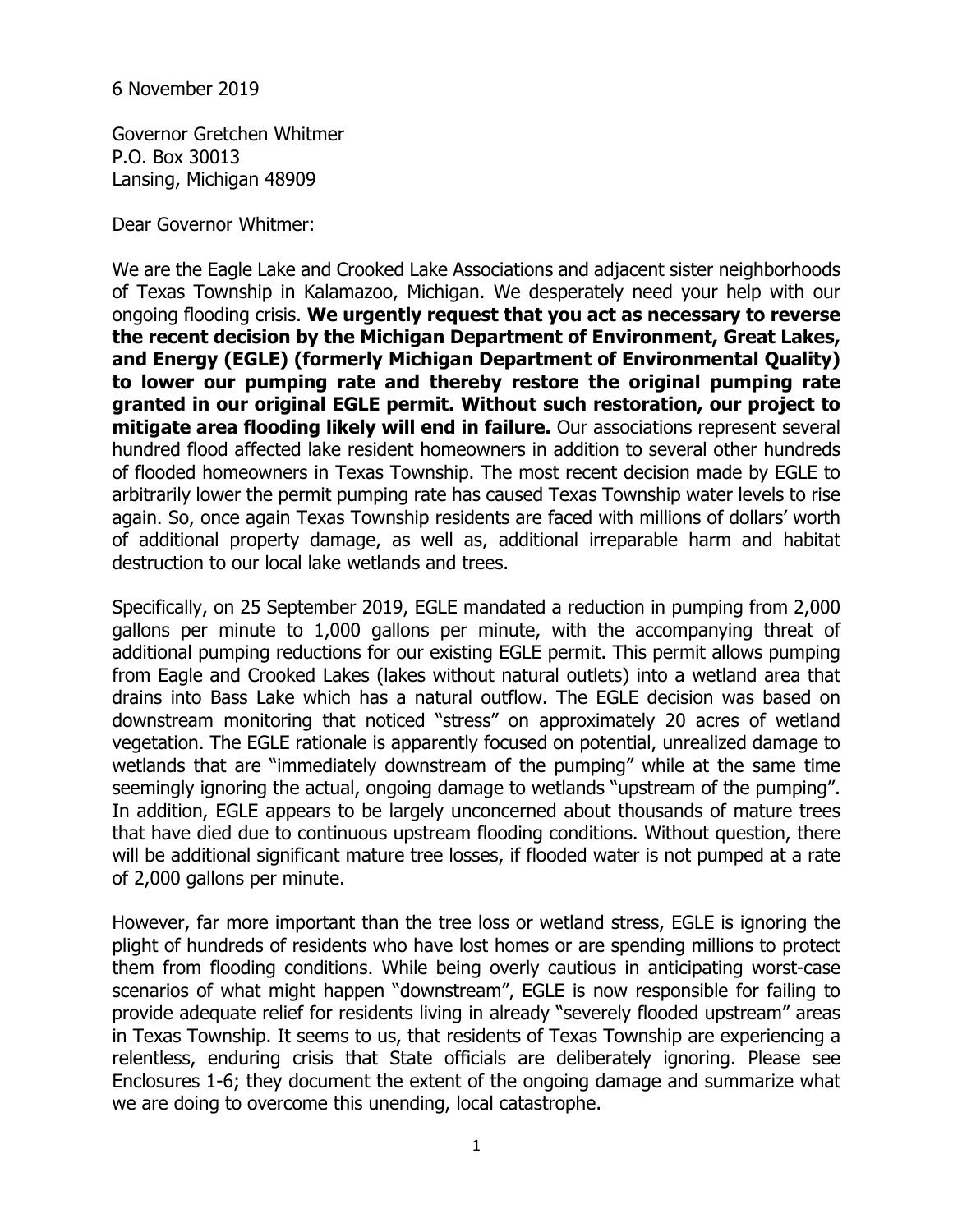It is now time for the State of Michigan to take action to protect the homes and property of residents that are in Texas Township. We desperately need this recent arbitrary EGLE decision overturned and our pumping rate of 2,000 gallons per minute reinstated to protect our homes and property. We believe the testimony at a recent Texas Township Task Force meeting by environmental scientist Dr. Dale McLaughlin (Enclosures 7-8) refutes the rationale for the EGLE decision to reduce the pumping rate.

In sum, EGLE must be forced to reconsider the reasoning behind reducing the pumping rates and must consider the continued overall impact to areas upstream that are already flooded. We certainly do not want to cause flooding of anyone's home or property damage for residents that are downstream. However, records being maintained by Kalamazoo County and Texas Township officials have been rigorously kept during the months of pump operation, and they clearly show that the system can handle this rate of flow. To allow the hundreds of upstream property owners to continue to suffer property destruction, emotional stress and financial loss at the possible cost of some vegetation in a small wetland area is unmerited and unjust.

Please help us, Governor Whitmer. We extend to you a personal invitation to please come visit us and see firsthand our situation. We are confident that if you visit our Township, you will see our request is not unreasonable. At the very least, we are asking for your direct intervention to re-instate the 2,000 gallon per minute pumping rate.

We sincerely thank you for your attention to this matter,

Amy Coon, President of Eagle Lake Association

Jim Roberts, President of Crooked Lake Association

Nick McLaughlin, Task Force Lead, Pine Island Lake

Dian Latora, Task Force Lead, Pine Island Subdivision

Marc Rose, Task Force Lead, Vineyards Neighborhood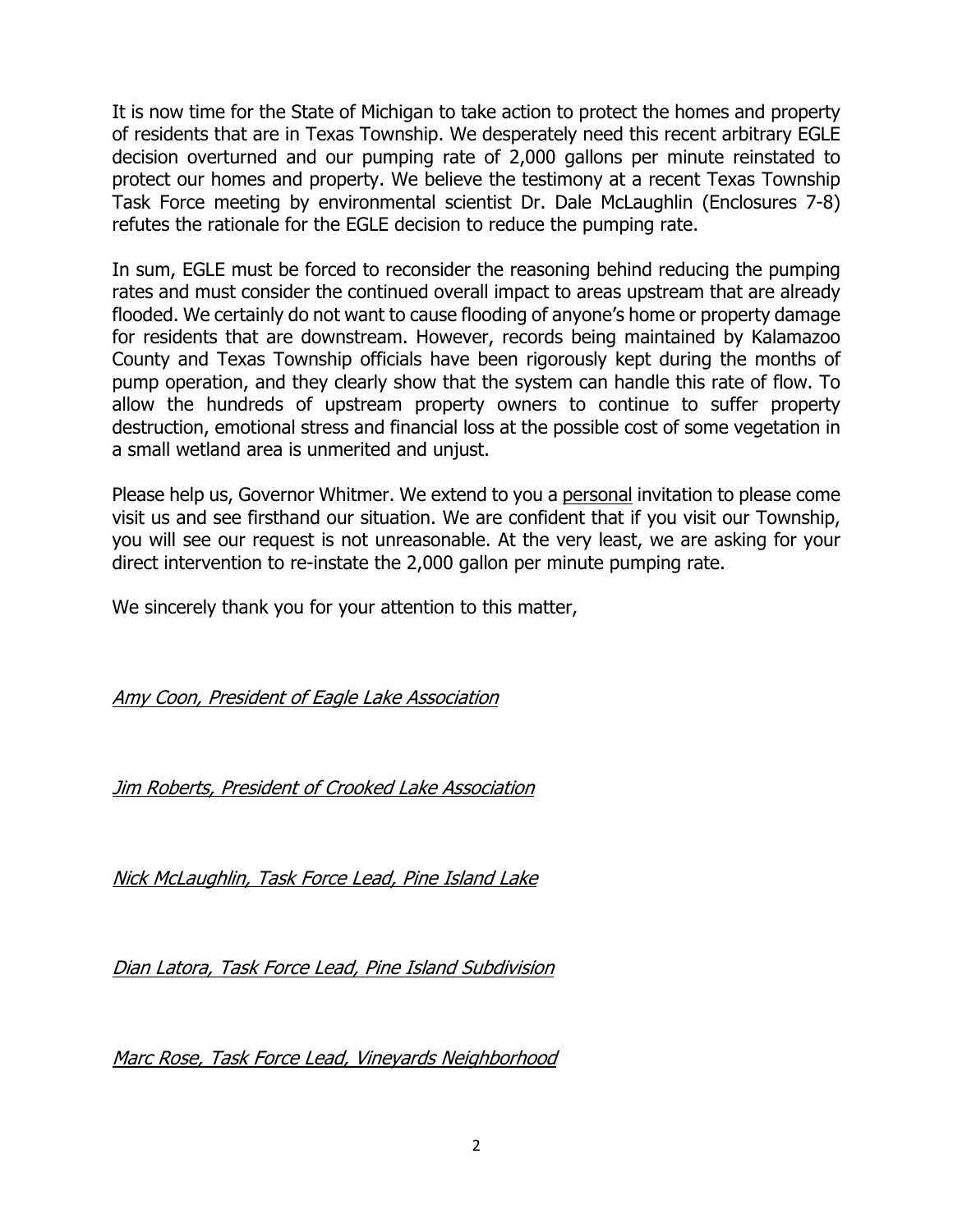# **Enclosures:**

- 1. Pictures of Texas Township Devastation
- 2. Pictures of Texas Township Wetland Comparisons
- 3. Crisis Background Summary
- 4. Details and Impacts of Recent EGLE Decision
- 5. Damage Cost Assessment
- 6. The Long-Term Permanent Solution
- 7. Thoughts on Wetland Impact by D. McLaughlin
- 8. Resume of D. McLaughlin 10-24-2019

The enclosed documents, including letters, pictures, reports, charts, graphs and maps have been compiled from many sources, all of whom are involved in one way or another with the on-going flooding crisis in Kalamazoo County's Texas Township. During the weeks it has taken to compile the information being presented, the impact of the flooding has continued, and unfortunately, the level of the flood waters has actually increased. Additional information and documentation about our situation is available on the Texas Township website WWW.texastownship.org under the heading FLOODING CRISIS. Also, we wish to express sincere thanks to Texas Township and Kalamazoo County officials for support rendered during our crisis.

The next meeting of the Texas Township Flood Advisory Committee, which includes representatives from the lake boards, as well as representatives from Texas Township, the Kalamazoo County Board of Commissioners, the County Road Commission, the County Drain Office, the engineering firm of Prine&Newhof and EGLE is scheduled for 10:30am, Thursday, 21 November, at the Texas Township Office. If your schedule permits, we would encourage and welcome you to join us, and have a chance to view first-hand the severity and impact of the flooding crisis, and have an opportunity for dialogue with affected residents.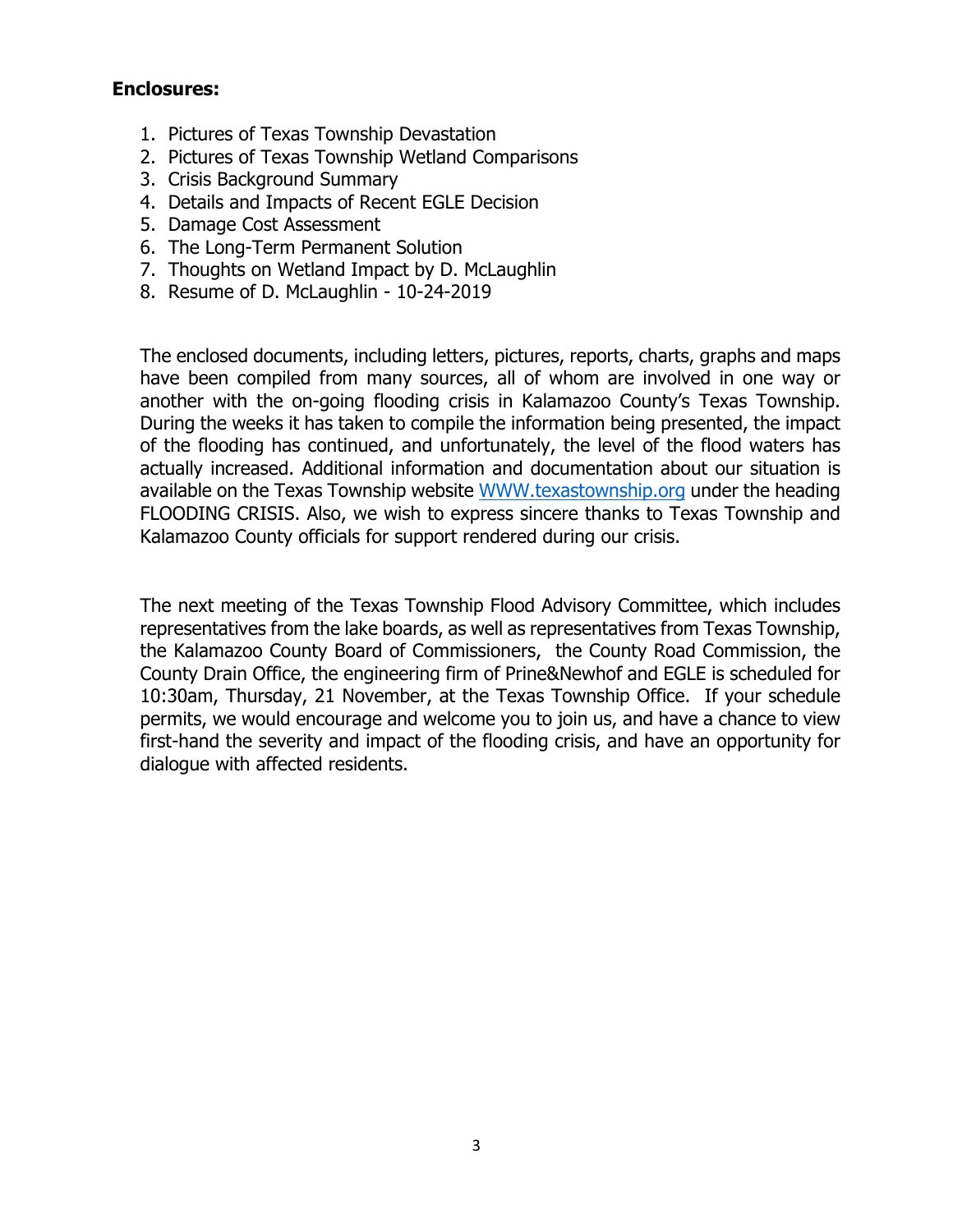## **Copies To:**

**Sen. Sean McCann** Post Office Box 30036 Lansing, Michigan 48909

**Brandt Iden**  Post Office Box 30014 Lansing, Michigan 48909

**Liesl Eichler Clark,** EGLE DIRECTOR Constitution Hall 525 West Allegan P.O. Box 30473 Lansing, Michigan 48909

**Representative Fred Upton** 350 E Michigan Ave, Suite 130 Kalamazoo, Michigan 49007

**Aaron Keatley** Chief Deputy Director EGLE Constitution Hall 525 West Allegan P.O. Box 30473 Lansing, Michigan 48909

**Teresa Seidel,** W.R.D. DIRECTOR Constitution Hall P.O. Box 30458 Lansing, Michigan 48909-7958

**Patricia A. S. Crowley,** DRAIN COMMISSIONER KALAMAZOO COUNTY DRAIN OFFICE 201 West Kalamazoo Ave. Kalamazoo, Michigan 49007

**Jeffrey VanBelle,** DEPUTY DRAIN COMMISSIONER KALAMAZOO COUNTY DRAIN OFFICE 201 West Kalamazoo Ave. Kalamazoo, Michigan 49007

**Travis Bartholomew,** OPERATIONS DIRECTOR ROAD COMMISSION OF KALAMAZOO COUNTY 3801 East Kilgore Rd. Kalamazoo, Michigan 49001

**Tom Smith** PRINE & NEWHOF 1707 S. Park, Suite 200 Kalamazoo, Michigan 49001

**Tom Wheat** PRINE & NEWHOF 1707 S. Park, Suite 200 Kalamazoo, Michigan 49001

**KALAMAZOO GAZETTE** 401 South Burdick St. Kalamazoo, Michigan 49007

**Julie VanderWiere,** SUPERINTENDENT TEXAS CHARTER TOWNSHIP 7110 West Q Ave. Kalamazoo, MI 49009

**John Hinkle,** SUPERVISOR TEXAS CHARTER TOWNSHIP 7110 West Q Ave. Kalamazoo, MI 49009

**Linda Kerr,** CLERK TEXAS CHARTER TOWNSHIP 7110 West Q Ave. Kalamazoo, MI 49009

**Trish Roberts,** TREASURER TEXAS CHARTER TOWNSHIP 7110 West Q Ave. Kalamazoo, MI 49009

**Wendy Mazer,** TRUSTEE TEXAS CHARTER TOWNSHIP 7110 West Q Ave. Kalamazoo, MI 49009

**Tim Brown,** TRUSTEE TEXAS CHARTER TOWNSHIP 7110 West Q Ave. Kalamazoo, MI 49009

**Don Boven,** TRUSTEE TEXAS CHARTER TOWNSHIP 7110 West Q Ave. Kalamazoo, MI 49009

**Nick Loeks,** TRUSTEE TEXAS CHARTER TOWNSHIP 7110 West Q Ave. Kalamazoo, MI 49009

**Stephanie L. Moore KALAMAZOO COUNTY BOARD OF COMMISSIONERS** 201 West Kalamazoo Ave. Kalamazoo, MI 49007

**Zachary D. Bauer KALAMAZOO COUNTY BOARD OF COMMISSIONERS** 201 West Kalamazoo Ave. Kalamazoo, MI 49007

**Tracy Hall - Vice Chair KALAMAZOO COUNTY BOARD OF COMMISSIONERS** 201 West Kalamazoo Ave. Kalamazoo, MI 49007

**Michael Seals KALAMAZOO COUNTY BOARD OF COMMISSIONERS** 201 West Kalamazoo Ave. Kalamazoo, MI 49007

**Julie Rogers - Board Chair KALAMAZOO COUNTY BOARD OF COMMISSIONERS** 201 West Kalamazoo Ave. Kalamazoo, MI 49007

**Jennifer Aniano KALAMAZOO COUNTY BOARD OF COMMISSIONERS** 201 West Kalamazoo Ave. Kalamazoo, MI 49007